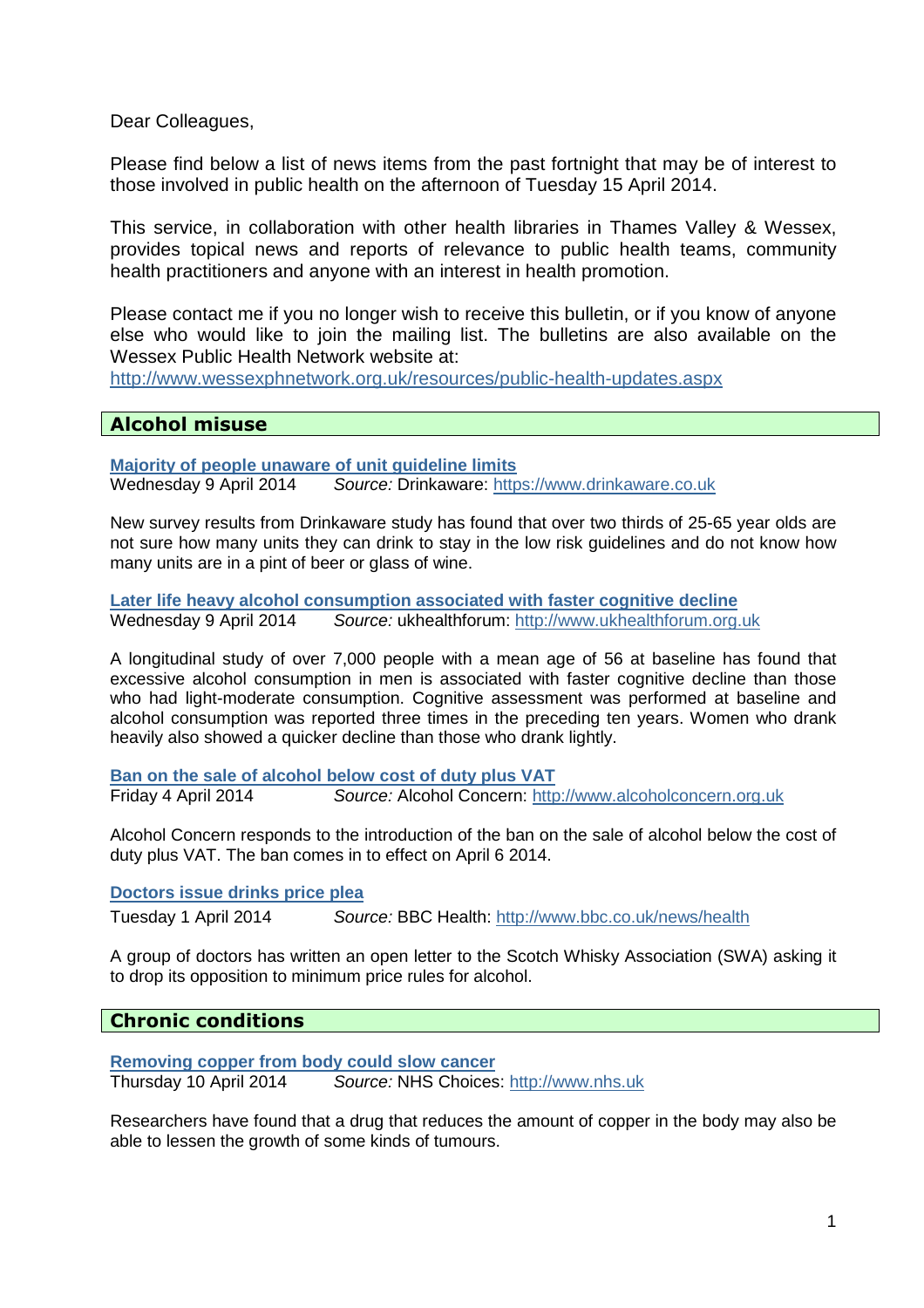**Painkiller use linked to irregular heartbeat** Wednesday 9 April 2014 Source: NHS Choices: http://www.nhs.uk

"Painkillers used by millions of Britons have been linked to higher risk of an irregular heartbeat that could trigger a stroke," the Mail Online reports.

**Can warm-water exercise help high blood pressure?** Thursday 3 April 2014 Source: NHS Choices: http://www.nhs.uk

"Working out in warm water could be a radical new cure for high blood pressure," the Mail Online reports. Results of a small study suggest that "hot aquarobics" may benefit people who had failed to respond to conventional treatment for high blood pressure.

**New genetic clues about skin cancer**

Wednesday 2 April 2014 Source: NHS Choices: http://www.nhs.uk

Genetic mutations 'warn of risk'," reports BBC News today. The science behind the headline involved sequencing the genetic material of 184 people with a strong family history of malignant melanoma, the most serious type of skin cancer.

**Blood sugar rush: diabetes time bomb in London** April 2014 Source: Greater London Authority: http://www.london.gov.uk

This report finds that almost half a million Londoners are living with Type 2 diabetes and that the figure is set to increase exponentially over the coming years. It aims to find out what is driving the increase in Type 2 diabetes across London, and how the delivery of diabetes care is managed and where improvements can be made in providing that care.

**Could statins also protect against dementia?**

Monday 14 April 2014 Source: NHS Choices: http://www.nhs.uk

"Heart pills taken by millions of people in Britain could dramatically reduce the risk of dementia," the Daily Express reports.

## **Communicable diseases**

**Most scarlet fever cases in 20 years** 

Tuesday 8 April 2014 Source: BBC Health: http://www.bbc.co.uk/news/health

More cases of scarlet fever have been reported since the start of the year than occurred during the whole of 2013.

**'Millions wasted' on flu drug**

Thursday 10 April 2014 Source: BBC Health: http://www.bbc.co.uk/news/health

Hundreds of millions of pounds have been wasted on Tamiflu, a drug for flu that may work no better than paracetamol, a landmark analysis says.

**Effectiveness of Tamiflu and Relenza questioned** Thursday 10 April 2014 Source: NHS Choices: http://www.nhs.uk

"Ministers blew £650 MILLION on useless anti-flu drugs," the Daily Mail reports. The paper cites a large study, which investigated the effectiveness of the antiviral drugs Tamiflu (oseltamivir) and Relenza (zanamivir).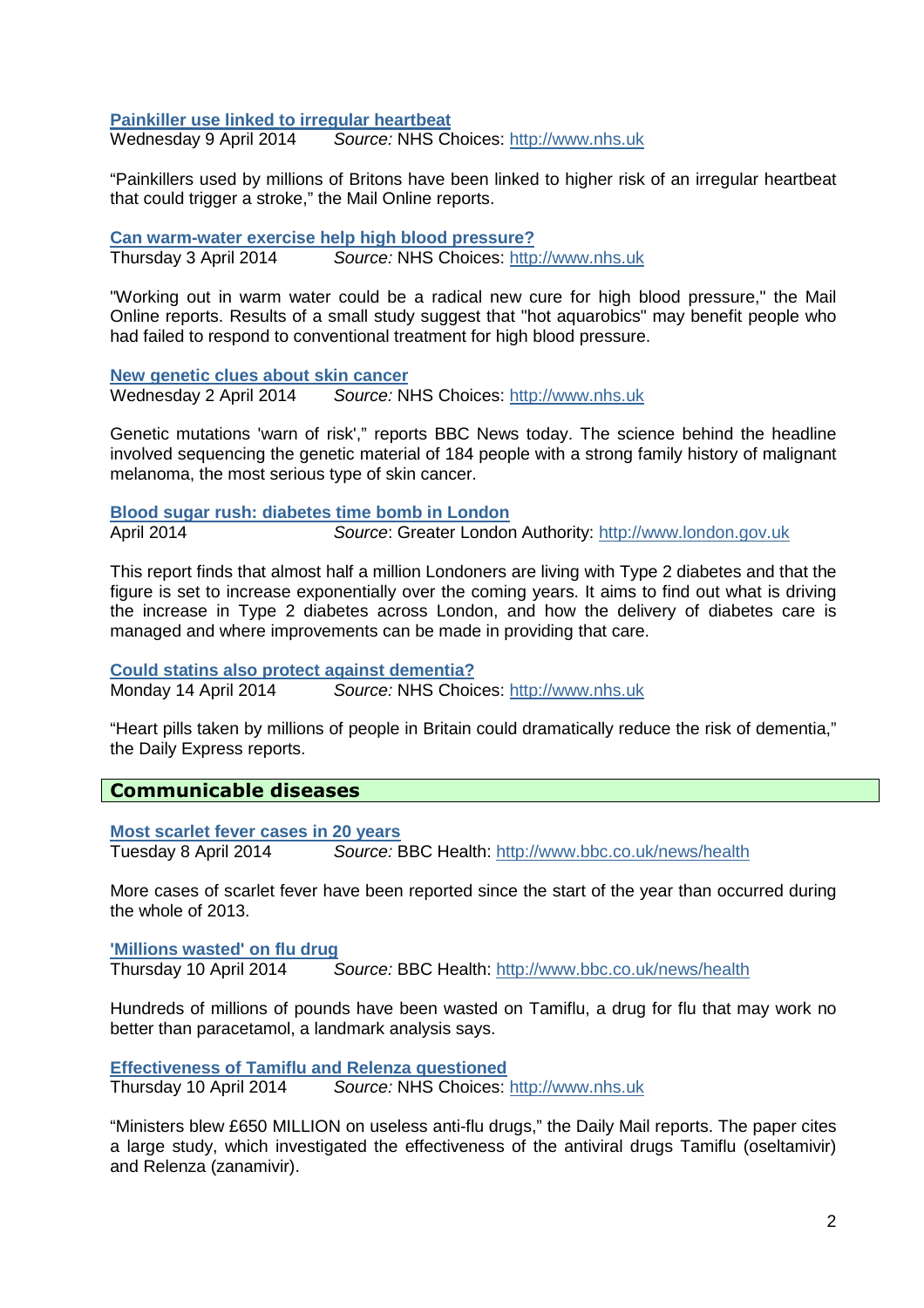**Hepatitis C: New drug treatment 'is a breakthrough'** Saturday 12 April 2014 Source: BBC Health: http://www.bbc.co.uk/news/health

A new treatment for hepatitis C "cured" 90% of patients with the infection in 12 weeks, scientists said.

**New hepatitis C drug treatment 'shows promise'** Monday 14 April 2014 Source: NHS Choices: http://www.nhs.uk

"A new treatment for hepatitis C 'cured' 90% of patients with the infection in 12 weeks, scientists said," BBC News reports.....

## **Diet & nutrition**

**Help your heart, eat pulses** 

Wednesday 9 April 2014 Source: ukhealthforum: http://www.ukhealthforum.org.uk

Researchers from Canada and US have found a correlation between the consumption of pulses and reduction in low-density lipoprotein cholesterol. The results from the study showed that those who ate one serving of peas, beans, chickpeas or lentils each day had the greatest effect.

**Call to make 5 a day fruit and veg into '7 a day'** Tuesday 1 April 2014 Source: NHS Choices: http://www.nhs.uk

"Eating seven or more portions of fruit and vegetables a day is healthier than the five currently recommended," BBC News report.

**Vegetarians have 'poorer quality of life' study claims**  Friday 4 April 2014 Source: NHS Choices: http://www.nhs.uk

"Vegetarians are 'less healthy and have a lower quality of life than meat-eaters','' The Independent reports. A study from Austria suggests there is an association between a vegetarian diet and an increased risk of certain chronic diseases.

**Salt cuts have 'saved lives,' says study**

Tuesday 15 April 2014 Source: NHS Choices: http://www.nhs.uk

"Cutting back on salt does save lives," is the good news on the front page of the Daily Mail. The headline is based on a study of data obtained from the Health Survey for England, the National Diet and Nutrition Survey, and the Office for National Statistics between 2003 and 2011.

## **Disability**

**Pressure sensors to help prevent pain for amputees**

Tuesday 15 April 2014 Source: BBC Health: http://www.bbc.co.uk/news/health

Researchers have developed a new type of pressure sensor - dubbed a "second skin" - which they say could prevent dangerous sores.

**RNIB: Eye clinics should provide sight loss advisors** Tuesday 15 April 2014 Source: BBC Health: http://www.bbc.co.uk/news/health

Every eye clinic in the UK should provide access to a sight loss advisor, the Royal National Institute of Blind People (RNIB) has claimed.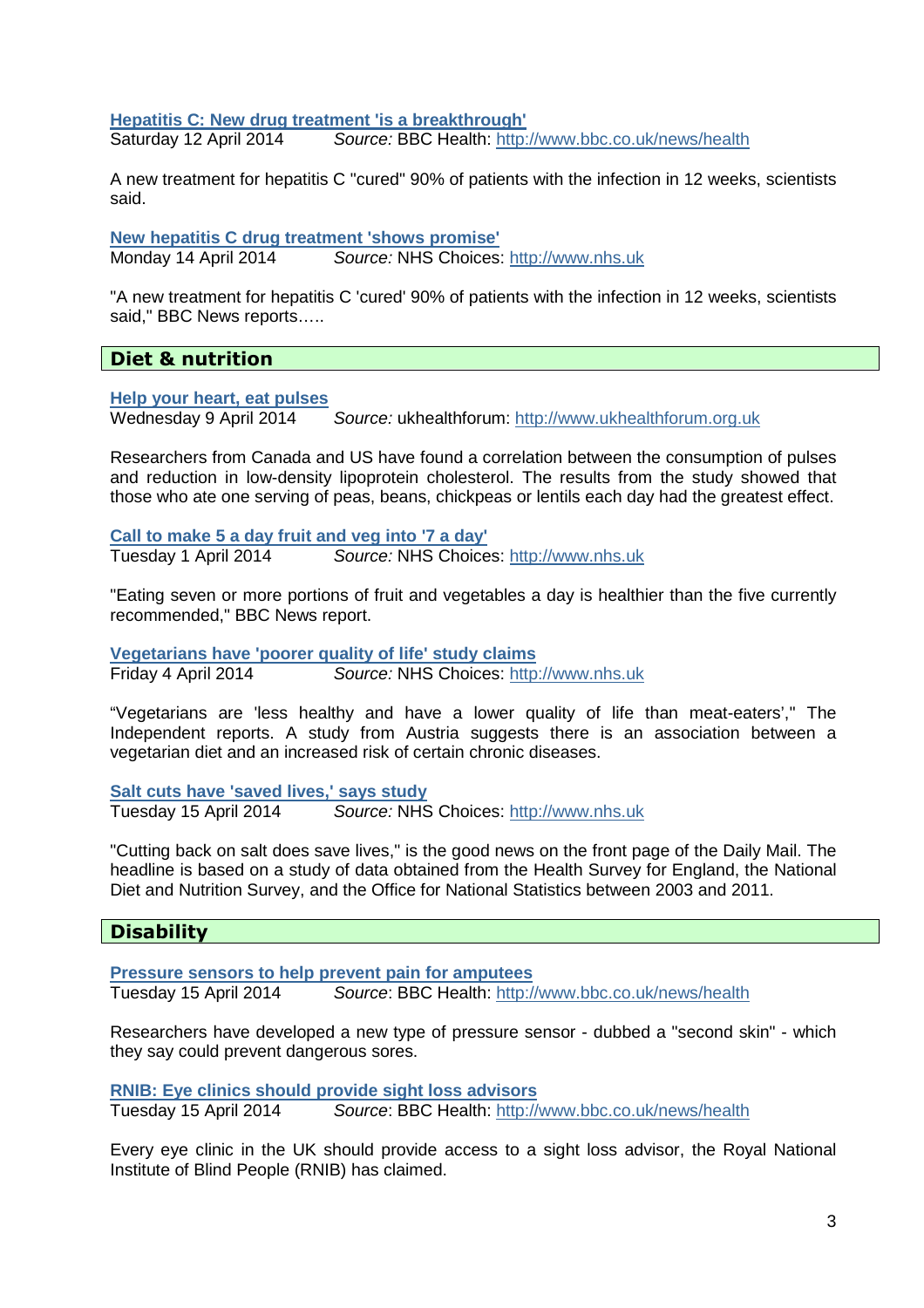## **Drug Misuse**

#### **Sharp increase in steroid users**

Wednesday 9 April 2014 Source: BBC Newsbeat: http://www.bbc.co.uk/newsbeat

A leading drugs charity says it has seen a 645% increase in the number of steroid users at needle exchanges.

### **Environmental health**

**Climate Change 2014: Impacts, Adaptation and Vulnerability** 

Thursday 3 April 2014 Source: Intergovernmental Panel on Climate Change: http://www.ipcc.ch

The Intergovernmental Panel on Climate Change (IPCC) evaluates how patterns of risks and potential benefits are shifting due to climate change and how risks can be reduced through mitigation and adaptation. It recognizes that risks of climate change will vary across regions and populations, through space and time, dependent on myriad factors including the extent of mitigation and adaptation.

**Air pollution reaches high levels**

Wednesday 2 April 2014 Source: BBC Health: http://www.bbc.co.uk/news/health

Air pollution in parts of England has reached high levels in the past 24 hours, Defra has said. People with health problems have been warned to take particular care because of the pollution a mix of local emissions and dust from the Sahara.

# **Health services administration**

**Mental health cuts cost NHS millions**

Thursday 10 April 2014 Source: BBC Health: http://www.bbc.co.uk/news/health

Mental health cuts are costing the NHS millions long-term as reduced preventive measures mean more people are ending up in hospital, a report says.

**Accesses to health data made public**

Thursday 3 April 2014 Source: BBC Health: http://www.bbc.co.uk/news/health

A list of bodies that have been allowed to access NHS patient information has been released. The Health and Social Care Information Centre (HSCIC) approved 459 requests for data from 160 organisations between April and December 2013, it shows.

**One year on, new commissioning groups are an improvement on their predecessors but do not reflect the views of members, say GPs** Tuesday 1 April 2014 Source: The King's Fund: http://www.kingsfund.org.uk

Less than half of GPs feel decisions made by clinical commissioning groups (CCGs), the doctor-led bodies created by the NHS reforms to hold local health budgets, reflect their views, suggests a survey by the Nuffield Trust and The King's Fund.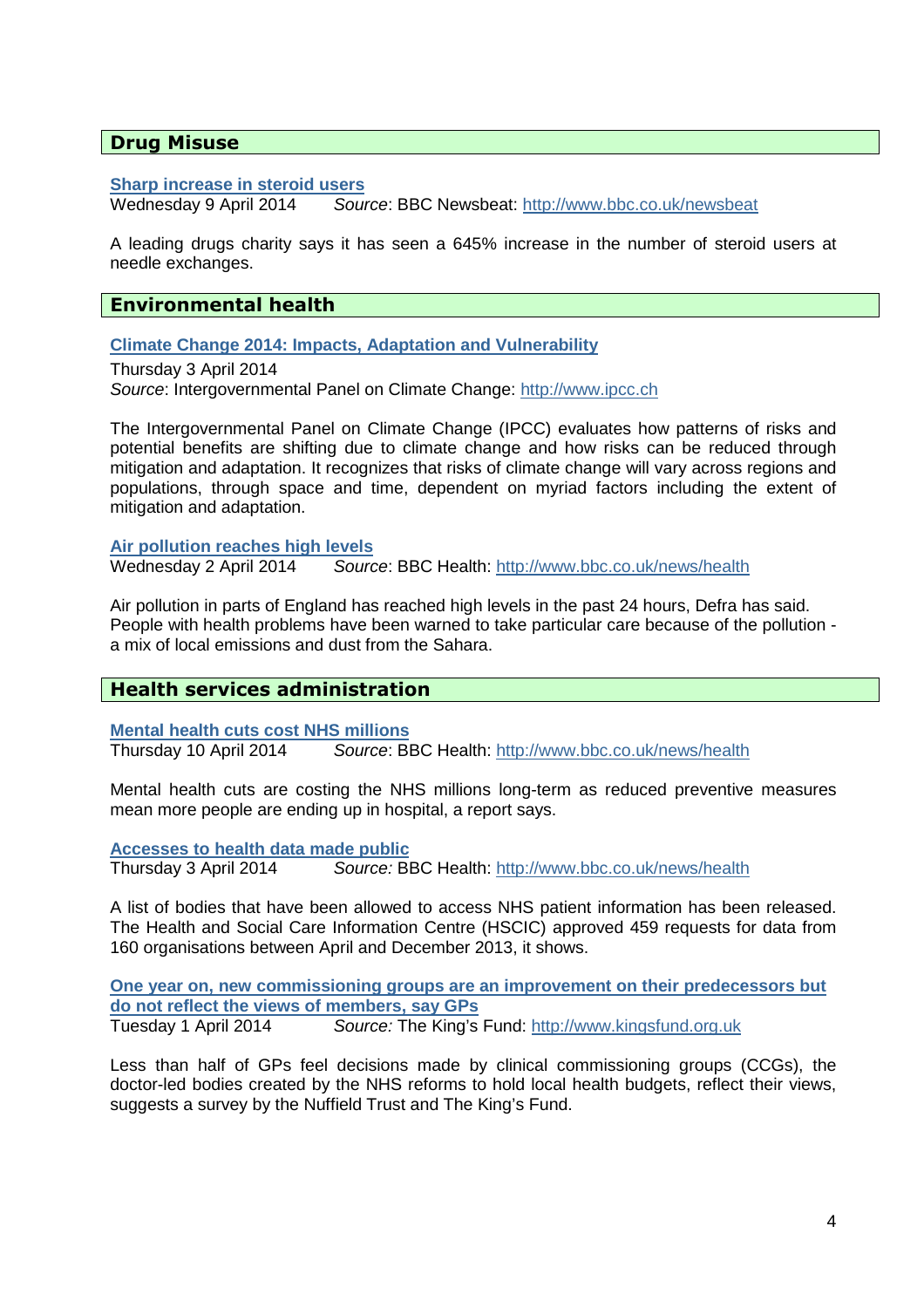**GP opening hours scheme 'to benefit seven million patients'**

Monday 14 April 2014 Source: BBC Health: http://www.bbc.co.uk/news/health

New opening hours for some GP surgeries in England will benefit more than seven million patients, far more than originally planned, David Cameron says.

## **HIV & AIDS**

**HIV home test kits given go-ahead** 

Sunday 6 April 2014 Source: BBC Health: http://www.bbc.co.uk/news/health

Kits allowing people to test themselves for HIV at home can be bought over the counter in the UK for the first time - but no kits exist yet in Britain.

## **Infant & child health**

**Lower risk of diabetes and heart disease in stronger children**

Wednesday 2 April 2014 Source: Medical news Today: http://www.medicalnewstoday.com

Researchers from the University of Michigan Medical School have found that children's strength capacity can have both short and long term benefits for their health.

# **Men's health**

**Male eating disorders 'overlooked'**

Wednesday 9 April 2014 Source: BBC Health http://www.bbc.co.uk/news/health

Young men with an eating disorder are not getting the help and support they need because of a perceptions about a "women's illness", say researchers.

**Single men risk ignoring melanoma symptoms** Wednesday 2 April 2014 Source: NHS Choices: http://www.nhs.uk

 "Men who live alone at greater skin cancer risk," The Daily Telegraph reports. The headlines are based on a population study from Sweden, which followed almost 30,000 people diagnosed with malignant melanoma – the most serious form of skin cancer.

**Depressed young men at highest risk of becoming sedentary later** Tuesday 1 April 2014 Source: Science Daily: http://www.sciencedaily.com

Young men may be more vulnerable to becoming sedentary later on than women are if they are depressed at a young age, a study finds.

**How often is prostate cancer misdiagnosed?** Friday 11 April 2014 Source: BBC Health: http://www.bbc.co.uk/news/health

The headline is worrying: "half of prostate cancer misdiagnosed". It came from a Cambridge University study which followed hundreds of men who were given a prostate cancer diagnosis.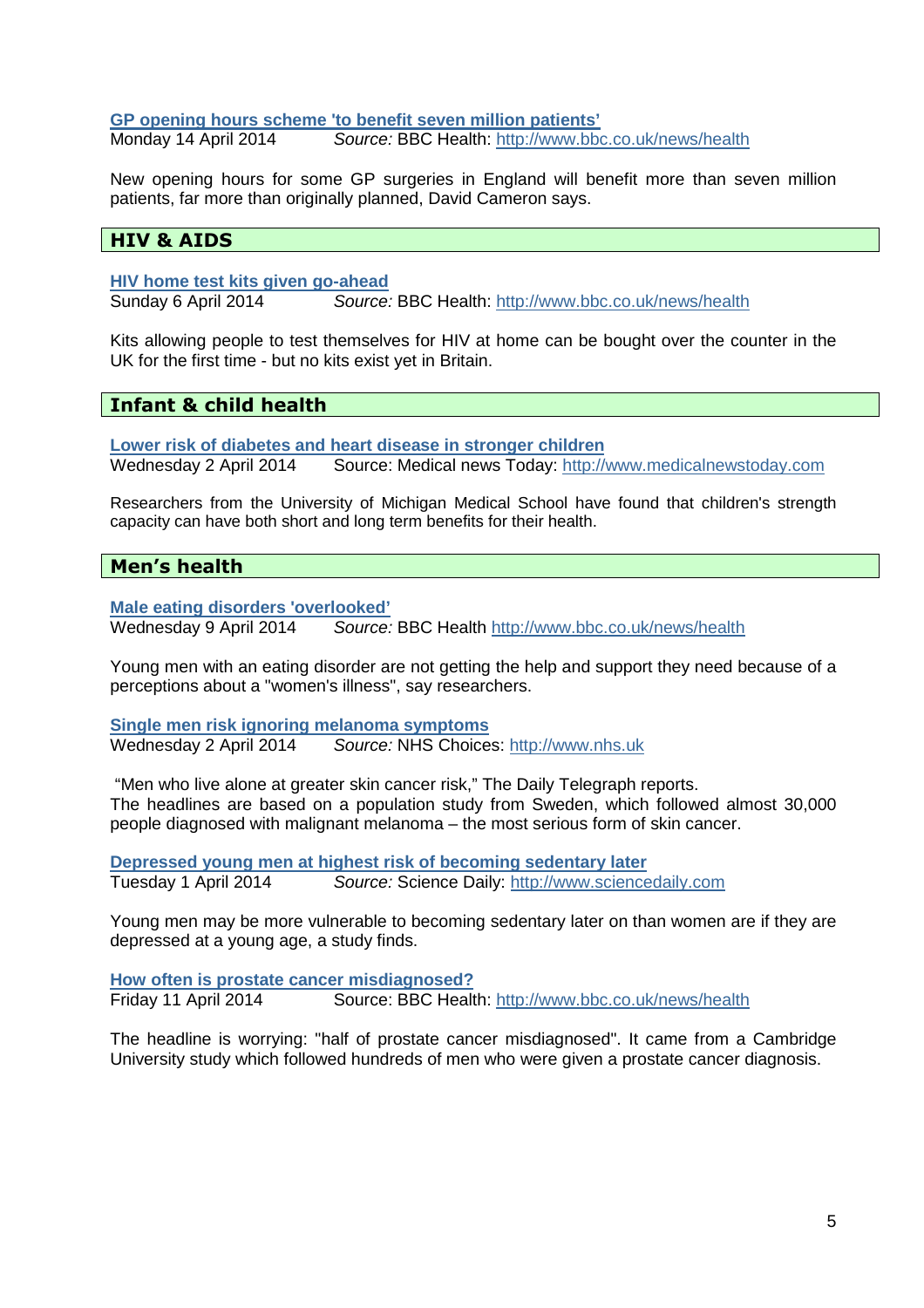**No way to reliably identify low-risk prostate cancer** Friday 11 April 2014 Source: NHS Choices: http://www.nhs.uk

"Men with prostate cancer being given 'false hope'," The Daily Telegraph reports.

## **Mental health**

#### **Bereaved parents heard at last**

Wednesday 9 April 2014 Source: BBC Health http://www.bbc.co.uk/news/health

Up until now, no-one has ever asked parents who have experienced stillbirth or the death of a baby shortly after birth what they felt about the care they received.

**Living with the 'opposite of autism'** Source: BBC Health http://www.bbc.co.uk/news/health

The joys and dangers of living with Williams Syndrome.

**Heart failure is significantly more likely in those suffering from depression**  Monday 7 April 2014 Source: ukhealthforum: http://www.ukhealthforum.org.uk

Researchers from Levanger Hosptial in Norway have found that people suffering from depression had a 40 per cent greater chance of suffering heart failure.

**Fears over dementia diagnosis push**

Wednesday 2 April 2014 Source: BBC Health http://www.bbc.co.uk/news/health

Questions are being raised about the government's drive in England to increase dementia diagnosis rates.

### **Obesity**

**Being overweight or obese has been underestimated as a risk factor in mortality**  Wednesday 9 April 2014

Source: Population Health Metrics: http://www.pophealthmetrics.com

A doctoral student at the University of Pennsylvania believes that many obesity studies underestimate the impact of obesity on mortality risk. Andrew Stokes believes the flaw in many studies is the use of participant BMI at the time of the survey. Stokes found when looking at a participants highest point of BMI on record the correlation between excess weight and death was much higher.

## **Oral health**

**Good teeth may help sporting success** 

Saturday 5 April 2014 Source: BBC Health: http://www.bbc.co.uk/news/health

Dentists say elite athletes could stand a better chance of winning gold medals if they look after their teeth.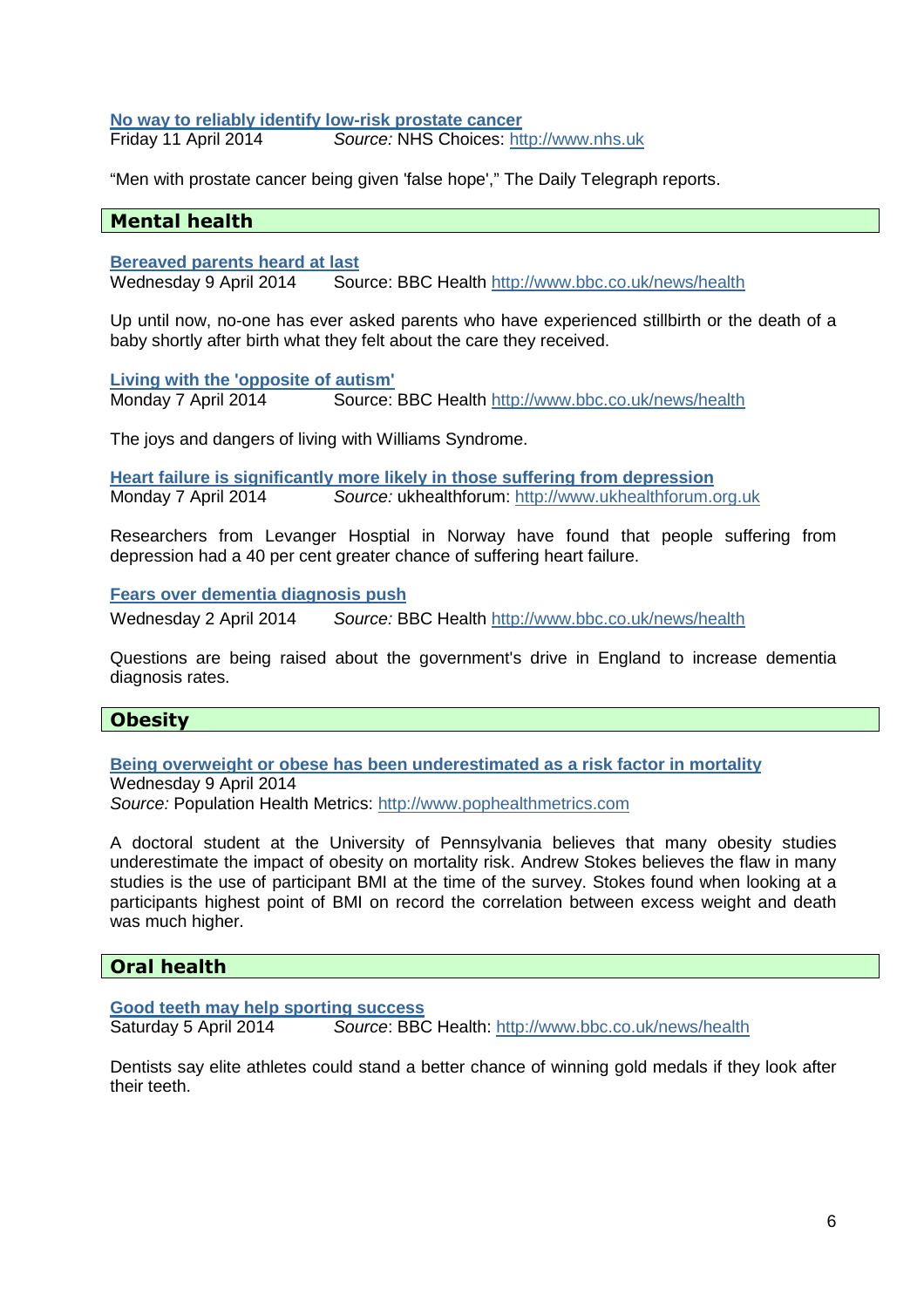**Is frequent mouthwash use linked to oral cancer?**

Friday 4 April 2014 Source: NHS Choices: http://www.nhs.uk

"Experts warn using mouthwash more than twice a day can give you cancer," the Daily Mirror reports. The news comes from a European study that examined the oral health and dental hygiene of people diagnosed with cancers of the mouth, throat, vocal chords or oesophagus (collectively called "upper aerodigestive cancers").

## **Physical activity**

**Active by design: designing places for healthier lives** March 2014 Source: Design Council: https://www.designcouncil.org.uk/

This guide looks at how the design of buildings and public spaces in cities and towns can lead to positive changes in our lifestyle and ultimately to greater levels of physical activity. It outlines the key facts which detail the problems of inactivity; examples of action which could be taken; and suggestions for different sectors and professions.

**Tackling physical inactivity - a coordinated approach**

Tuesday 8 April 2014 Source: All-Party Commission on Physical Activity: http://activitycommission.com/

The final report of the All-Party Commission on Physical Activity makes policy recommendations to tackle the need for action to end the physical inactivity epidemic in the UK.

**Running 'preserves thinking skills'**

Thursday 3 April 2014 Source: BBC Health: http://www.bbc.co.uk/news/health

Aerobic exercise in your 20s may protect the brain in middle age, according to US research.

## **Smoking**

**Sons of prepubescent smokers are fatter** 

Tuesday 8 April 2014 Source: Medical news Today: http://www.medicalnewstoday.com

A study conducted by researchers at the University of Bristol have found boys who started smoking before the age of 11 were more likely to produce fatter sons. The study found that these children would be 5-10kg heavier than average in their teens. The results were not as pronounced in daughters and were not seen in children of smokers who started after 11.

**Tobacco marketing targeted at adolescents** Monday 7 April 2014 Source: Journal of Adolescent Health: http://www.jahonline.org

Researchers assessed direct-to-consumer tobacco marketing and its association with smoking behaviour among adolescents and young adults.

**Review recommends plain cigarette packs** 

Friday 4 April 2014 Source: NHS Choices: http://www.nhs.uk

"The government has announced its support for the introduction of standardised cigarette packets, following a review," BBC News reports. The review concludes that plain packaging would have a positive impact on public health.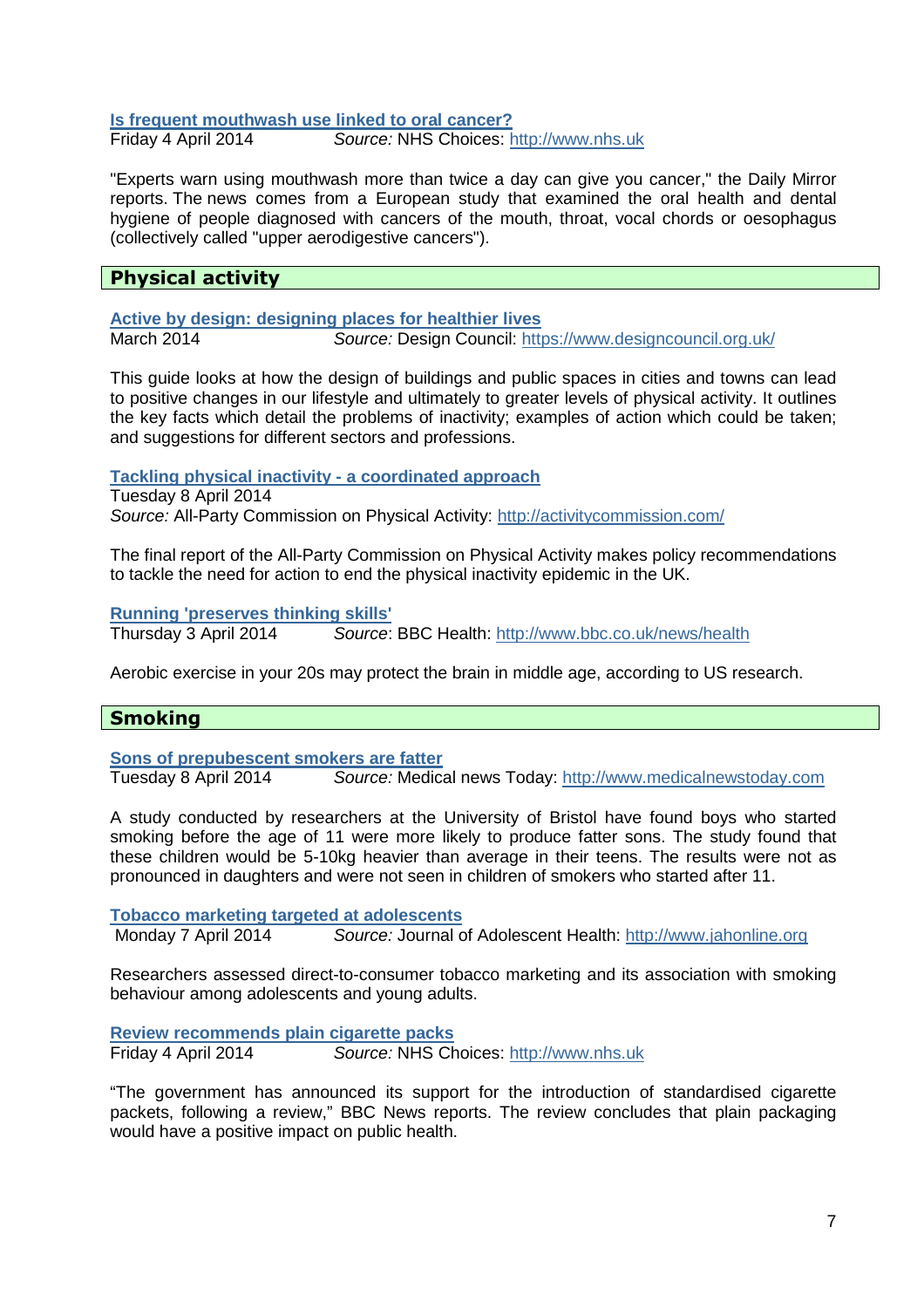### **The Tobacco Control Scale 2013 in Europe**

Friday 4 April 2014 Source: Association of European Cancer Leagues: http://www.europeancancerleagues.org/

In this report, the authors describe the results of a survey of tobacco control activity in 34 European countries in 2013 using the Tobacco Control Scale (TCS), first described in their 2006 paper, The Tobacco Control Scale: a new scale to measure country activity. Here the authors report the results of the 2013 survey, show changes in rankings from the last (2010) survey, and discuss the results. It found that the United Kingdom has the most comprehensive tobacco control measures in Europe.

## **Social & economic issues**

**'Selfie' body image warning issued**

Thursday 10 April 2014 Source: BBC Health: http://www.bbc.co.uk/news/health

Spending lots of time on Facebook looking at pictures of friends could make women insecure about their body image, research suggests.

**Warm Well Families project** 

Wednesday 9 April 2014 Source: ukhealthforum: http://www.ukhealthforum.org.uk

The Warm Well Families project, conducted by researchers at Sheffield Hallam University, has found that there is a complex network of factors that make families in South Yorkshire vulnerable to fuel poverty.

**Gay blood donation 'devolved matter'**

Monday 7 April 2014 Source: BBC Health: http://www.bbc.co.uk/news/health

A decision on whether gay men in NI should be able to donate blood should be a devolved matter, the Department of Health in England has said.

### **Gadget light causing sleep problems**

Friday 4 April 2014 Source: BBC Newsbeat: http://www.bbc.co.uk/newsbeat

More than nine out of 10 young people expose themselves to the blue light from smartphones and tablets, before bed, causing problems with sleep.

**More aggressive tactics needed to address fuel poverty**  Wednesday 2 April 2014 Source: The Guardian: http://www.theguardian.com

Mervyn Kohler, external affairs advisor for Age UK, discusses in the Guardian the "difficult position" the Department of Energy and Climate Change currently faces in trying to tackle fuel poverty whilst also consulting on lowering energy bills by reducing the 'green taxes' that fund fuel poverty reduction work.

**Fuel Poverty and Health Toolkit**

April 2014 Source: ukhealthforum: http://www.ukhealthforum.org.uk

This guide published by Healthy Places is intended to be a tool for directors of public health and their teams, health and wellbeing boards, and colleagues across local authorities who want to start, extend or improve their work on fuel poverty.